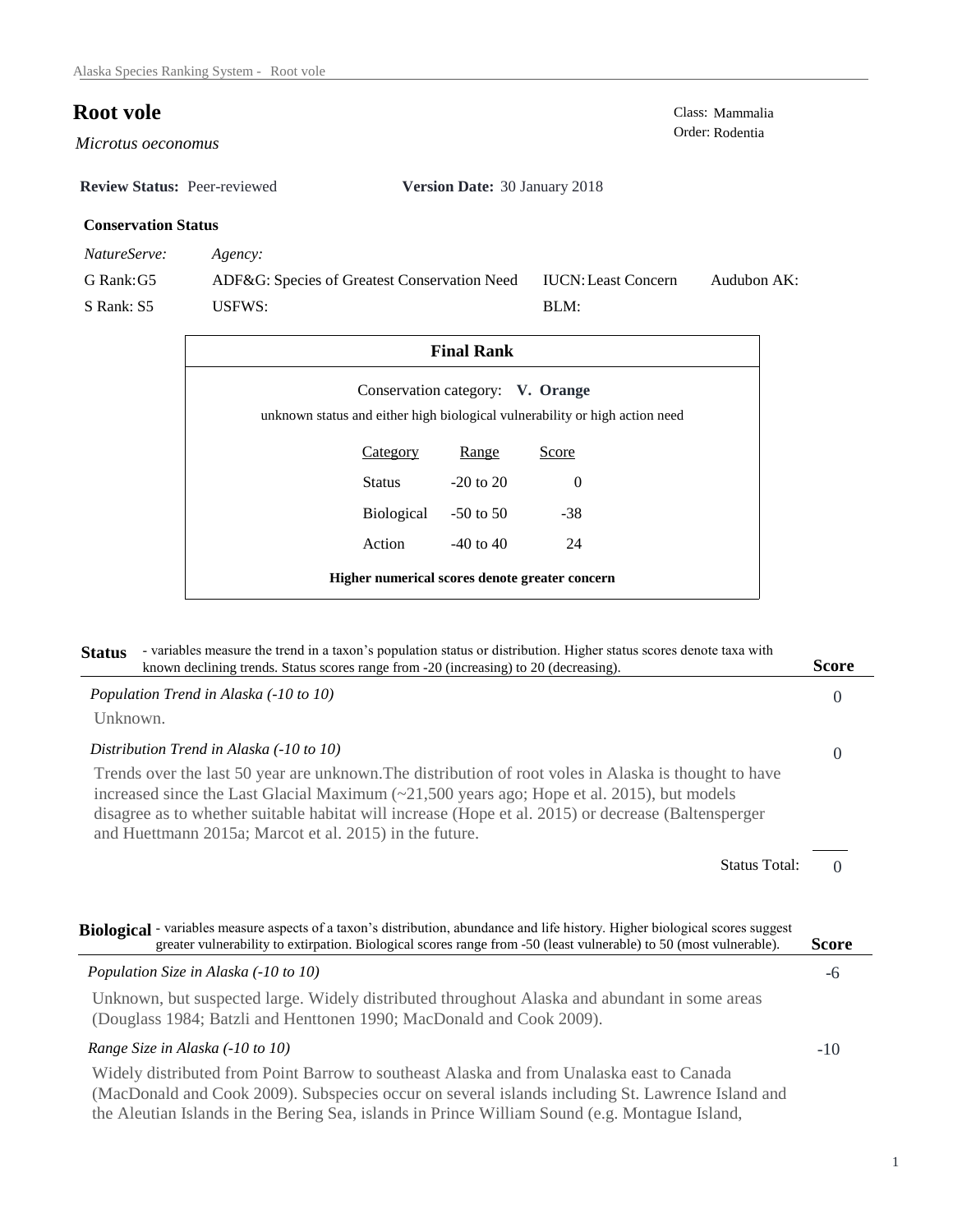Knight Island), and the Alexander Archipelago in Southeast Alaska (Lance and Cook 1998; MacDonald and Cook 2009). Estimated range size is likely >400,000 sq. km.

#### *Population Concentration in Alaska (-10 to 10)*

Does not concentrate.

# *Reproductive Potential in Alaska*

# Age of First Reproduction (-5 to 5)

Can reproduce within their first year (Whitney 1977; Gunderrsen and Andreassen 1998).

### Number of Young (-5 to 5)

Litter sizes between 4 and 9 have been reported (Bee and Hall 1956; Whitney 1977; Ims 1997; Gunderrsen and Andreassen 1998). Average litter size was 6.5 (SD=1.29) near Prince William Sound (Lance and Cook 1995), 6.9 (SD=1.32) in interior Alaska (Whitney 1977), and 7.1 in northern Alaska (Batzli and Henttonen 1990). Females can have several litters per year (Ims 1997; Lance 2002).

### *Ecological Specialization in Alaska*

### Dietary (-5 to 5)

Herbivore with a broad and flexible diet (Batzli and Jung 1980; Soininen et al. 2013). In Alaska, diet consists of graminoids, forbs, willows, and mosses (Batzli 1975; Batzli and Jung 1980; Batzli and Henttonen 1990; Batzli and Lesieutre 1995; Lance 2002a; Baltensperger et al. 2015), with a preference for herbaceous plants and mosses (Baltensperger et al. 2015). A study in northeastern Norway identified at least 26 plant species in the diet of root voles (Soininen et al. 2013) and several studies suggest that this species' diet responds to changes in plant availability (Batzli and Jung 1980; Bergman and Krebs 1993; Soininen et al. 2014). Interestingly, Sealy (1982) documented root voles on St. Lawrence Island preying on bird eggs and nestlings.

# Habitat  $(-5 \text{ to } 5)$

Exhibits some degree of specialization, though preferences seem to change across its range (Batzli and Henttonen 1990). In northern Alaska, prefers low-lying, wet or moist tundra habitats with dense vegetative cover (Batzli and Jung 1980; Douglass 1984; Batzli and Henttonen 1990; Pitelka and Batzli 1993). Habitat preferences in the more southern part of its range may be more diverse (Batzli and Henttonen 1990) but perhaps more specialized (Whitney 1976), and additional studies are needed to clarify habitat requirements. In interior Alaska, found in willow sandbars (A. Baltensperger, pers. comm.) and in mid-succession, open birch forests (Whitney 1976; 1977), but rarely seen in spruce or mixedwood forests (Whitney 1976; 1977; A. Baltensperger, pers. comm.). On Montague Island, found in vegetated areas near beaches (Lance 2002a).

- variables measure current state of knowledge or extent of conservation efforts directed toward a given taxon.

-38 Biological Total:

| - variables measure current state of knowledge or extent of conservation efforts directed toward a given taxon.<br><b>Action</b><br>Higher action scores denote greater information needs due of lack of knowledge or conservation action. Action                                                       |              |
|---------------------------------------------------------------------------------------------------------------------------------------------------------------------------------------------------------------------------------------------------------------------------------------------------------|--------------|
| scores range from -40 (lower needs) to 40 (greater needs).                                                                                                                                                                                                                                              | <b>Score</b> |
| Management Plans and Regulations in Alaska (-10 to 10)                                                                                                                                                                                                                                                  | 10           |
| Voles are listed as unclassified game in Alaska with no closed season or bag limits (ADFG 2018c).                                                                                                                                                                                                       |              |
| Knowledge of Distribution and Habitat in Alaska (-10 to 10)                                                                                                                                                                                                                                             |              |
| Well-documented across most of their range (ARCTOS 2016). Lance and Cook (1998) examined the<br>spatial and genetic structure of populations and subspecies in Alaska. Habitat associations have been<br>extensively studied in northern Alaska where preferences are consistent (Batzli and Jung 1980; |              |

Batzli and Henttonen 1990; Batzli and Lesieutre 1991; Batzli and Lesieutre 1995), but have been

-5

-10

-5

-3

1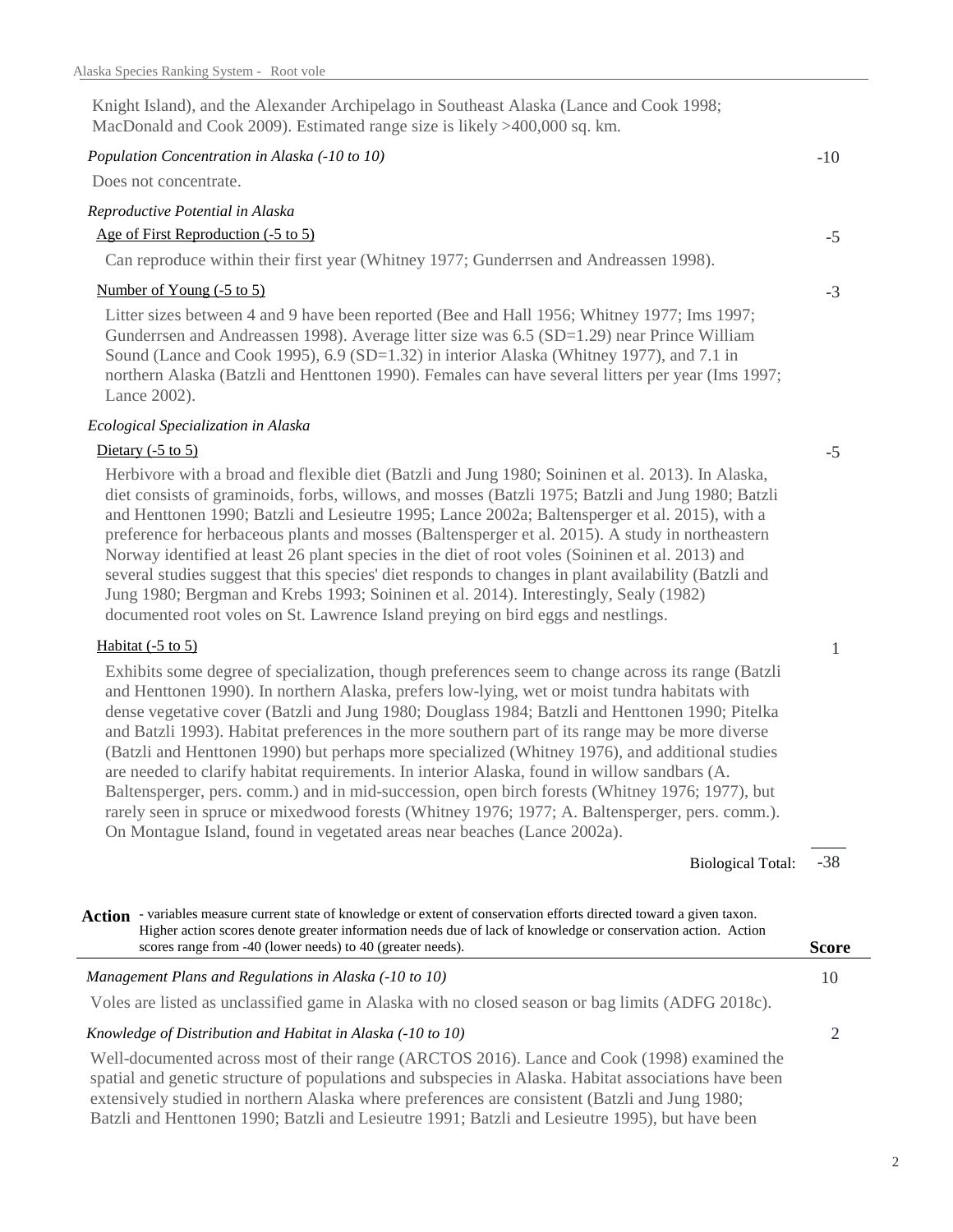poorly studied elsewhere in Alaska. Habitat use has been briefly documented on the Seward Peninsula (Douglass 1984) and in interior Alaska (Whitney 1976; 1977). Preferences in the more southern part of its range may be more diverse (Batzli and Henttonen 1990) or more specialized (Whitney 1976), but additional studies are needed.

# *Knowledge of Population Trends in Alaska (-10 to 10)*

Not currently monitored.

#### *Knowledge of Factors Limiting Populations in Alaska (-10 to 10)*

Factors affecting the population dynamics of root voles have been studied in interior (Whitney 1976; Whitney 1977) and northern Alaska (Batzli and Lesieutre 1991; Batzli and Lesieutre 1995). Food availability and food quality influences the abundance of root voles in northern Alaska (Batzli and Lesieutre 1991; Batzli and Lesieutre 1995). The role of predation has not been explicitly quantified in Alaska, but may also be important (Whitney 1977; Batzli and Lesieutre 1995). In southern Norway, predation by birds was the main cause of mortality in the summer, and explained 61% of total variation in population growth rate (Ims and Andreassen 2000). In the winter, the presence of snow cover may affect survival by providing thermoregulatory benefits (Whitney 1977; Aars and Ims 2002). An experiment in southern Norway reported low survival in mild winters with little snow cover and heavy ice (Aars and Ims 2002). In interior Alaska, survival was higher in a year with deep snow; however, this relationship was not consistent across all years, suggesting that other factors may be more important (Whitney 1977). Interspecific competition does not seem to be an important factor influencing population dynamics (Galindo and Krebs 1984; Batzli and Henttonen 1990; Bergman and Krebs 1993; Batzli and Lesieutre 1995). Populations near Fairbanks may cycle on a 3-4 year period (Whitney 1976), but such dynamics have not been observed across Alaska (Batzli and Jung 1980; Lance 2002). Parasites, diseases, and heavy metal contamination have been studied, but their effects on individual health, mortality, and reproductive output are unknown (Lance 2002; Brumbaugh et al. 2010). The effects of climate change on distribution and suitable habitat are uncertain (Baltensperger and Huettmann 2015a; Hope et al. 2015; Marcot et al. 2015).

> 24 Action Total:

#### Supplemental Information - variables do not receive numerical scores. Instead, they are used to sort taxa to answer specific biological or management questions.

| Harvest:                            | Not substantial   |
|-------------------------------------|-------------------|
| <b>Seasonal Occurrence:</b>         | Year-round        |
| <b>Taxonomic Significance:</b>      | Monotypic species |
| % Global Range in Alaska:           | ${<}10\%$         |
| % Global Population in Alaska: <25% |                   |
| Peripheral:                         | Nο                |
|                                     |                   |

#### **References**

Aars, J., and R. A. Ims. 2002. Intrinsic and climatic determinants of population demography: The winter dynamics of tundra voles. Ecology 83(12):3449-3456.

Alaska Department of Fish and Game (ADFG). 2020a. 2020-2021 Alaska hunting regulations. Alaska Department of Fish and Game. Juneau, AK, USA.

ARCTOS. 2016. ARCTOS database: Fish, amphibian, mammal, bird and reptile collections. University of Alaska Museum of the North, Fairbanks, AK, USA. Available online: http://arctos.database.museum/

# 10

2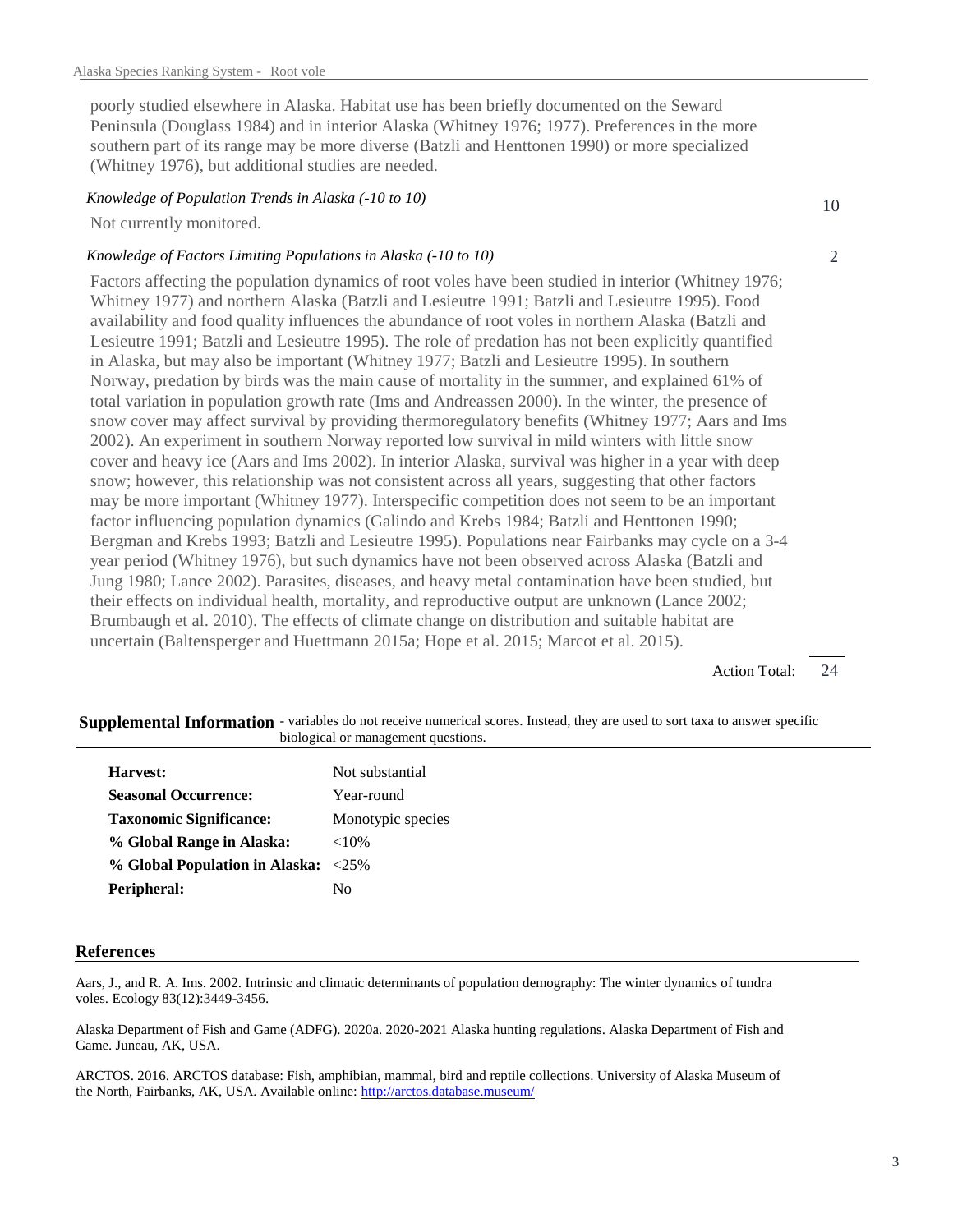Baltensperger, A. P., and F. Huettmann. 2015a. Predicted shifts in small mammal distributions and biodiversity in the altered future environment of Alaska: an open access data and machine learning perspective. PLoS ONE 10(7):e0132054. DOI: 10.1371/journal.pone.0132054

Baltensperger, A. P., F. Huettmann, J. C. Hagelin, and J. M. Welker. 2015. Quantifying trophic niche spaces of small mammals using stable isotopes ( $\delta$ 15 N and  $\delta$ 13 C) at two scales across Alaska. Canadian Journal of Zoology 93(7):579–588. DOI: 10.1139/cjz-2015-0025

Batzli, G.O. 1975. The role of small mammals in arctic ecosystems. Pages 243-268 in Golley, F.B., K. Petrusewicz, and L. Ryszkowski, eds. Small mammals: their productivity and population dynamics. Cambridge University Press, London, GBR.

Batzli, G. O., and H. Henttonen. 1990. Demography and resource use by microtine rodents near Toolik Lake, Alaska, U.S.A. Arctic and Alpine Research 22(1):51-64. DOI: 10.2307/1551720

Batzli, G. O., and H-J G. Jung. 1980. Nutritional ecology of microtine rodents: Resource utilization near Atkasook, Alaska. Arctic and Alpine Research 12(4):483-499. DOI: 10.2307/1550496

Batzli, G. O., and C. Lesieutre. 1991. The influence of high quality food on habitat use by arctic microtine rodents. Oikos 60(3):299–306. DOI: 10.2307/3545071

Batzli, G. O., and C. Lesieutre. 1995. Community organization of arvicoline rodents in northern Alaska. Oikos 72(1):88-98. DOI: 10.2307/3546042

Bee, J. W., and E. R. Hall. 1956. Mammals of northern Alaska on the Arctic Slope. Miscellaneous publication No. 8, University of Kansas Museum of Natural History. The Allen Press, Lawrence, KS, USA. DOI: 10.5962/bhl.title.63916

Bergman, C. M., and C. J. Krebs. 1993. Diet overlap of collared lemmings and tundra voles at Pearce Point, Northwest Territories. Canadian Journal of Zoology 79(9):1703-1709. DOI: 10.1139/z93-24

Brumbaugh, W. G., M. A. Mora, T. W. May, and D. N. Phalen. 2010. Metal exposure and effects in voles and small birds near a mining haul road in Cape Krusenstern National Monument, Alaska. Environmental Monitoring and Assessment 170(1-4):73-86. DOI: 10.1007/s10661-009-1216-y

Douglass, R. J. 1984. Ecological distribution of small mammals in the De Long Mountains of Northwestern Alaska. Arctic 37(2):148-154. DOI: 10.14430/arctic2180

Galindo, C., and C. J. Krebs. 1985a. Habitat use by singing voles and tundra voles in the southern Yukon. Oecologia 66(3):430-436. DOI: 10.1007/BF00378311

Gundersen, G., and H. P. Andreassen. 1998. Causes and consequences of natal dispersal in root voles, Microtus oeconomus. Animal Behaviour 56:1355-1366.

Hope, A. G., E. Waltari, J. L. Malaney, D. C. Payer, J. A. Cook, and S. L. Talbot. 2015. Arctic biodiversity: increasing richness accompanies shrinking refugia for a cold-associated tundra fauna. Ecosphere 6(9):159. DOI: 10.1890/ES15-00104.1

Ims, R. A. 1997. Determinants of geographic variation in growth and reproductive traits in the root vole. Ecology 78(2):461-470.

Ims, R. A., and H. P. Andreassen. 2000. Spatial synchronization of vole population dynamics by predatory birds. Nature 408:194-196.

Lance, E. W. 2002a. Montague Island vole: a conservation assessment. General Technical Report PNW-GTR-542. Pacific Northwest Research Station, U.S. Forest Service, Portland, OR, USA.

Lance, E. W., and J. A. Cook. 1995. Status report on the Montague Island tundra vole (Microtus oeconomus elymocetes), a Category II species. U.S. Fish and Wildlife Service, Anchorage, AK, USA.

Lance, E. W., and J. A. Cook. 1998. Biogeography of tundra voles (Microtus oeconomus) of Beringia and the southern coast of Alaska. Journal of Mammalogy 79(1):53-65. DOI: 10.2307/1382841

MacDonald, S. O., and J. A. Cook. 2009. Recent mammals of Alaska. University of Alaska Press, Fairbanks, AK, USA.

MacDonald, S. O., and J. A. Cook. 2009. Recent mammals of Alaska. University of Alaska Press, Fairbanks, AK, USA.

Marcot, B. G., M. T. Jorgenson, J. P. Lawler, C. M. Handel, and A. R. DeGange. 2015. Projected changes in wildlife habitats in Arctic natural areas of northwest Alaska. Climate Change 130(2):145–154. DOI: 10.1007/s10584-015-1354-x